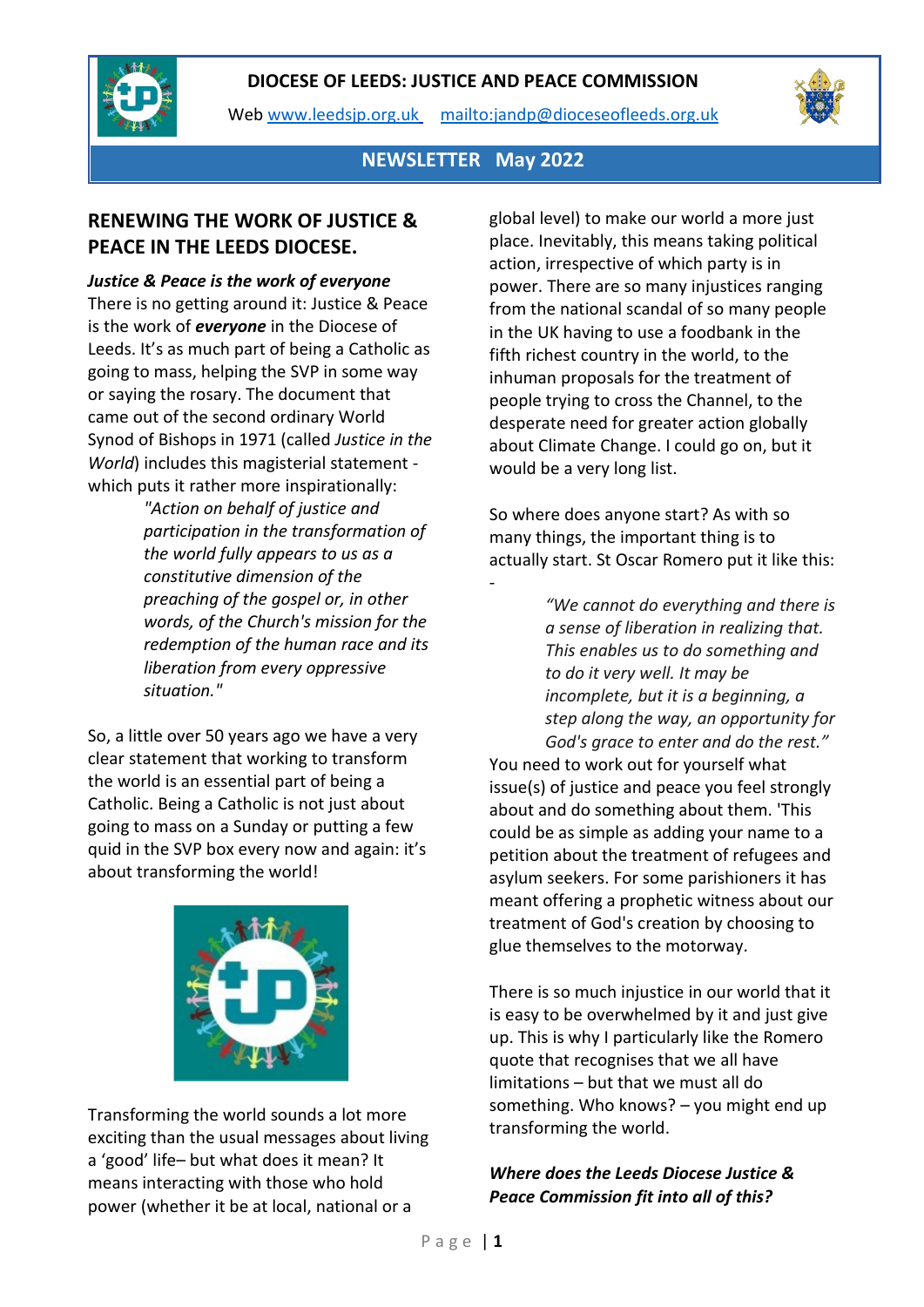

Web [www.leedsjp.org.uk](http://www.leedsjp.org.uk/) <mailto:jandp@dioceseofleeds.org.uk>



# **NEWSLETTER May 2022**

The role of the Commission is to both provide a prophetic voice for justice from within the Church in the Yorkshire region and to celebrate and share the work of justice that is already happening across the diocese.

**The Commission** consists of a group of between 12-20 parishioners and others from across the Diocese of Leeds. The Commission, typically, meets 4 times per year to review progress on its activities and to plan activities and projects to be taken forward in future months.

So that work can continue smoothly between Commission meetings, there is also a **Commission Executive** that meets between full Commission meetings.

There are two main elements to the activities that we undertake:

### *1. Communication:*

- a. About action already being taken in parishes
- b. Dialogue with others (both parishioners and the wider local community) to discern the current key justice issues reading the 'signs of the times'.
- c. Work to communicate how key justice issues are understood and
- d. To inspire parishioners to take action about these issues

### *2. Projects:*

Work to support one of our priorities that takes place over a specific time period and which is done to achieve a specific outcome or change.

To promote the development of projects and other ideas for action, we also have a set of **Issue Action Groups**. As the name

suggests, this is a group of people (which would include at least 2 Commission members) who focus on specific issues. Our current groups are shown in the box below::-

A key part of the remit of these groups is to

#### **ISSUE ACTION GROUPS**

**Spirituality of Justice** – providing the spiritual underpinning for taking action on Justice issues

**UK Poverty** – Why are so many families having to use foodbanks and what social policy changes should be advocated to reduce this?

**Climate Action** – what contribution can we make, as a Diocese, to care for God's creation?

**Peace & Nonviolence** – How do we promote a culture of peacemaking?

**Racial Justice** – This used to be a priority issue 30 years ago and, sad to say, has come back onto our priority list. Recognising our own ignorance about this, we have commissioned Leeds Citizens to undertake a listening exercise. Out of this our hope is that there will be another Issue Action group.

come up with project ideas. However, we only go ahead with a project when we know we can support the costs of doing so. The costs of organising a Day of Reflection, for instance, can usually be met from our existing funds. A set of parish meetings about Climate Change would require additional funding and would not go ahead until we have the money needed.

Across the Diocese of Leeds there are also individual supporters of the work of the Justice & Peace Commission. We always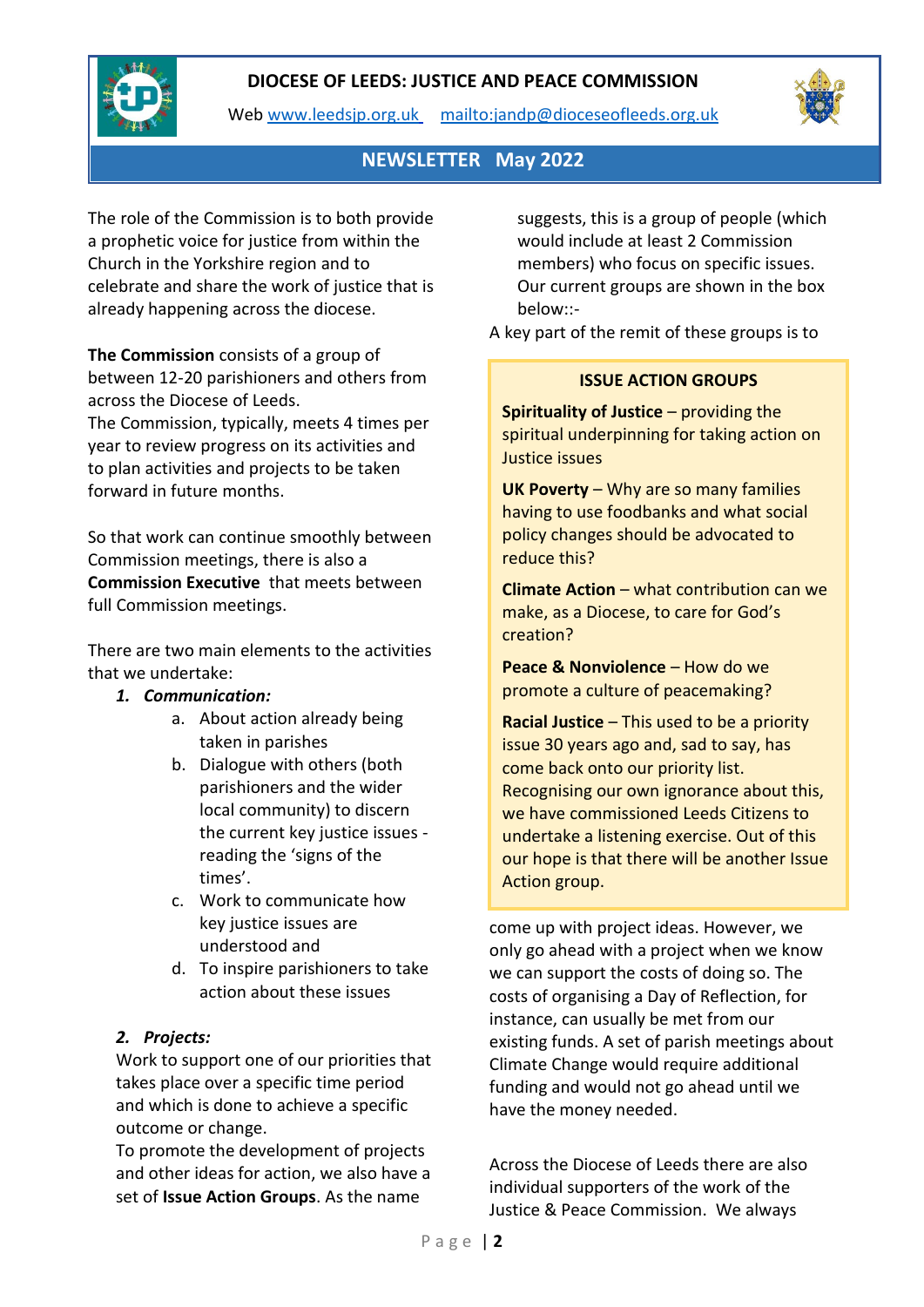

Web [www.leedsjp.org.uk](http://www.leedsjp.org.uk/) <mailto:jandp@dioceseofleeds.org.uk>



# **NEWSLETTER May 2022**

welcome their input. The meetings of the Commission are advertised on our website and anyone in the Diocese is entitled to ask to join a full Commission meeting.

We also have **volunteer** support. Commission members themselves are volunteers, as are others who are members of Project Steering Groups or Issue Action Groups. Any aspect of the Commission's activities could be done by volunteers with the relevant skills and experience.

#### **We need your help!**

The work of justice is the work of everybody – and the more people who are involved then the more we can do and the greater the impact that we can have. We all have different skills and differing amounts of time to give and differing interests. One way to start would be by working with the Commission. Here are just a few suggestions of things you could do, and the level of commitment needed:

#### **Become a Commission Member**

We are always on the lookout for new members! *What does it involve?*

- 3 x2hr meetings per year plus one half or full day planning session.
- Anything else you have time for!

#### **Become a parish representative**- we have a couple but would be very interested in more people coming forward

#### *What does it involve?*

- Making sure that J&P events, and other justice-related events are included in your parish notices
- Feedback to the Commission about the justice issues that people talk about in your parish
- Writing articles for our newsletter about what is happening in your parish

#### **Use your specific skills & experiences:**

#### *Familiar with Websites?*

• Help keep our website software up to date, develop new content and maintain the performance of the site

#### *A social media devotee?*

• Volunteer to do some regular posting about our priorities

#### *Marketing Experience?*

• Help us devise marketing materials to advertise events / set up events on our Eventbrite account

#### **Paid Admin Work**

On a self-employed basis – about 5 hrs per week (on average – will vary quite significantly) at a rate of £20 per hr.

- Arranging meetings and doing the notes and follow up
- Could also involve some newsletter production work-proofreading/editing articles – even writing some.

#### **Join an Issue Action Group**

#### *What does it involve?*

- How often they meet varies a lot from monthly to more like quarterly.
- For smaller projects, group members may do a lot of the activities e.g. the liturgies we have done in the last 12 months have mainly been prepared by the Spirituality of Justice group members

**Just email [jandp@dioceseofleeds.org.uk](mailto:jandp@dioceseofleeds.org.uk) if you are interested in any of these and would like some more information.**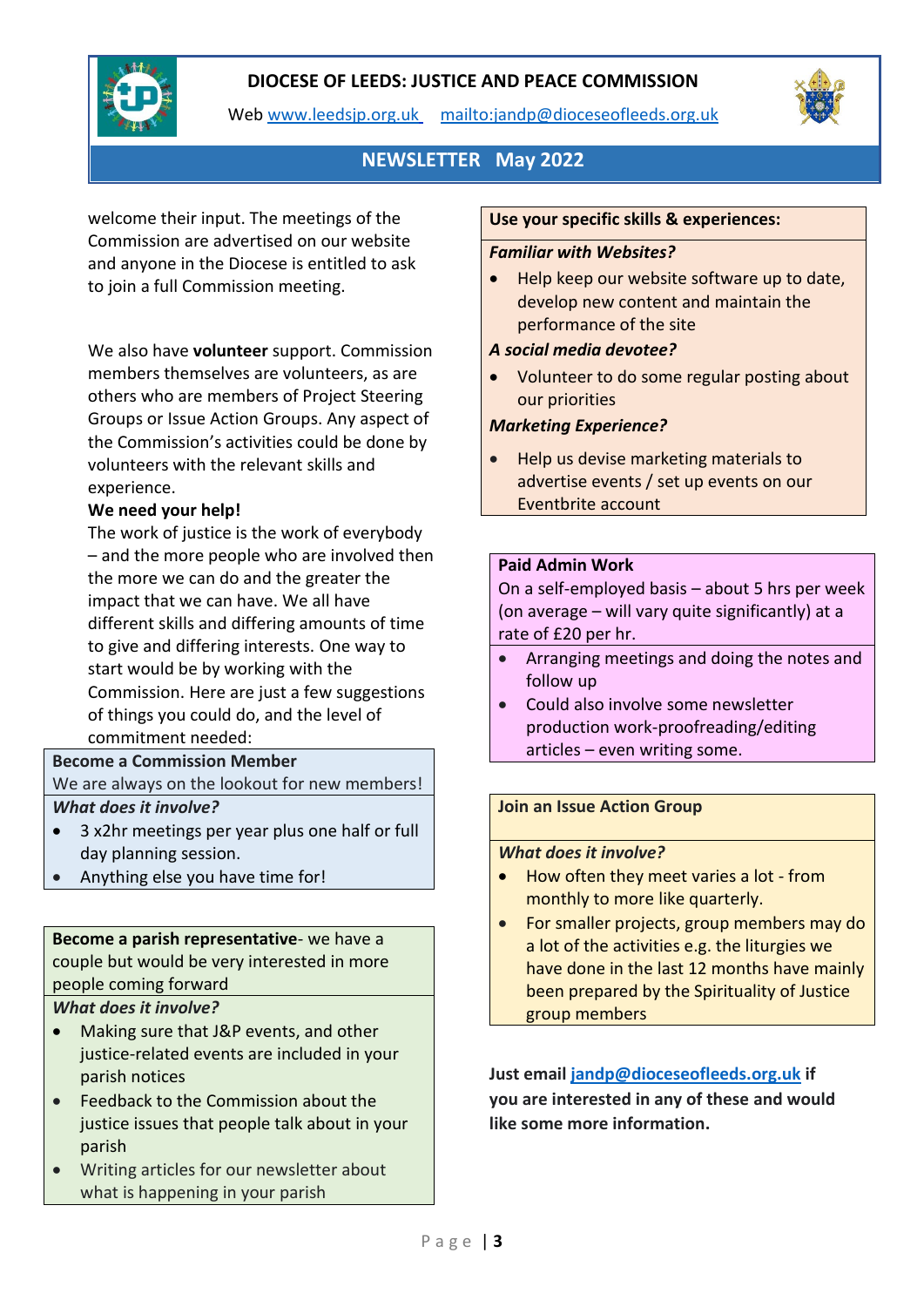

Web [www.leedsjp.org.uk](http://www.leedsjp.org.uk/) <mailto:jandp@dioceseofleeds.org.uk>



**NEWSLETTER May 2022**

# **NEW SAINT WITH DIOCESAN CONNECTIONS – ST CHARLES DE FOUCAULD**

#### *By Marg Siberry, Commission member*

On 15th May 2022 Pope Francis celebrated the canonisation of St Charles de Foucauld. St Charles is honoured for his work on interreligious dialogue but also for his special charism of identifying with and living among ordinary people in order to share their lives and offer support and compassion. Charles joined the Trappists, living in monasteries in France and in Syria, before seeking an even more austere life as a hermit. After his ordination to the priesthood in 1901, he lived among the poor and finally settled in Tamanrasset, Algeria. St Charles lived a life of prayer, meditation and adoration, in the incessant desire to be, for each person, a "universal brother", a living image of the love of Jesus. His witness and his writings inspired people to follow his way of life and after his death, the Little Brothers of Jesus and the Little Sisters of Jesus congregations were formed.

Though we can't gather in Rome to join in the canonisation celebrations, we do want to use the occasion to honour the commitment the Little Brothers gave to Leeds and especially to remember and celebrate Brother Guy, who sadly died on 5<sup>th</sup> February 2013 and who is buried Wortley.

### **The Little Brothers in Leeds – Brother Guy Jarosson R.I.P.**

In 1956 the Little Brothers set up a fraternity in a small house in Leeds and Brother Guy arrived in 1961. He was followed in 1972 by Brother Xavier Chevillard and the two became special friends to the Justice and Peace Commission and to all with whom they worked and lived alongside in Leeds for more than 50 years.

Guy was born in Lyons in 1926 and moved with his family to Paris in 1929. After the war he attended the School of Commerce and then did national service some of which was in Vietnam in the late 40s. In August 1952 Guy entered the novitiate of the Little Brothers of Jesus and spent some time in the desert El Abiodh. Guy had trained as a turner and worked as an engineer. He found work in Leeds as a chemical process worker and shop steward. As a shop steward he represented the interests of his working-class colleagues. It was a wise choice because Guy cared deeply for those who suffered injustice or were disadvantaged. As a person of honesty and integrity, with a finely tuned sense of justice as well as generosity of spirit and heart, he walked alongside his fellow workers. One work friend called him "a double brother" which captures the essence of Guy perfectly.

Throughout his time in Leeds Guy was involved with local community projects as well as global NGOs, offering hospitality in the Fraternity house to Chilean refugees and later to Night Stop (for street homeless young men), as well as volunteering at the Development Education Centre and CAFOD. He led a working party on work for the Commission, producing a seminal booklet based on Catholic Social Teaching that informed and guided the Commission's programmes. Guy had a powerful intellect, tempered with wisdom, a ready wit and sense of fun. Always his compassion shone through.

Lines from a letter written to Guy by his father, who had struggled to understand his son's vocation, summed up beautifully Guy's inspiration and legacy,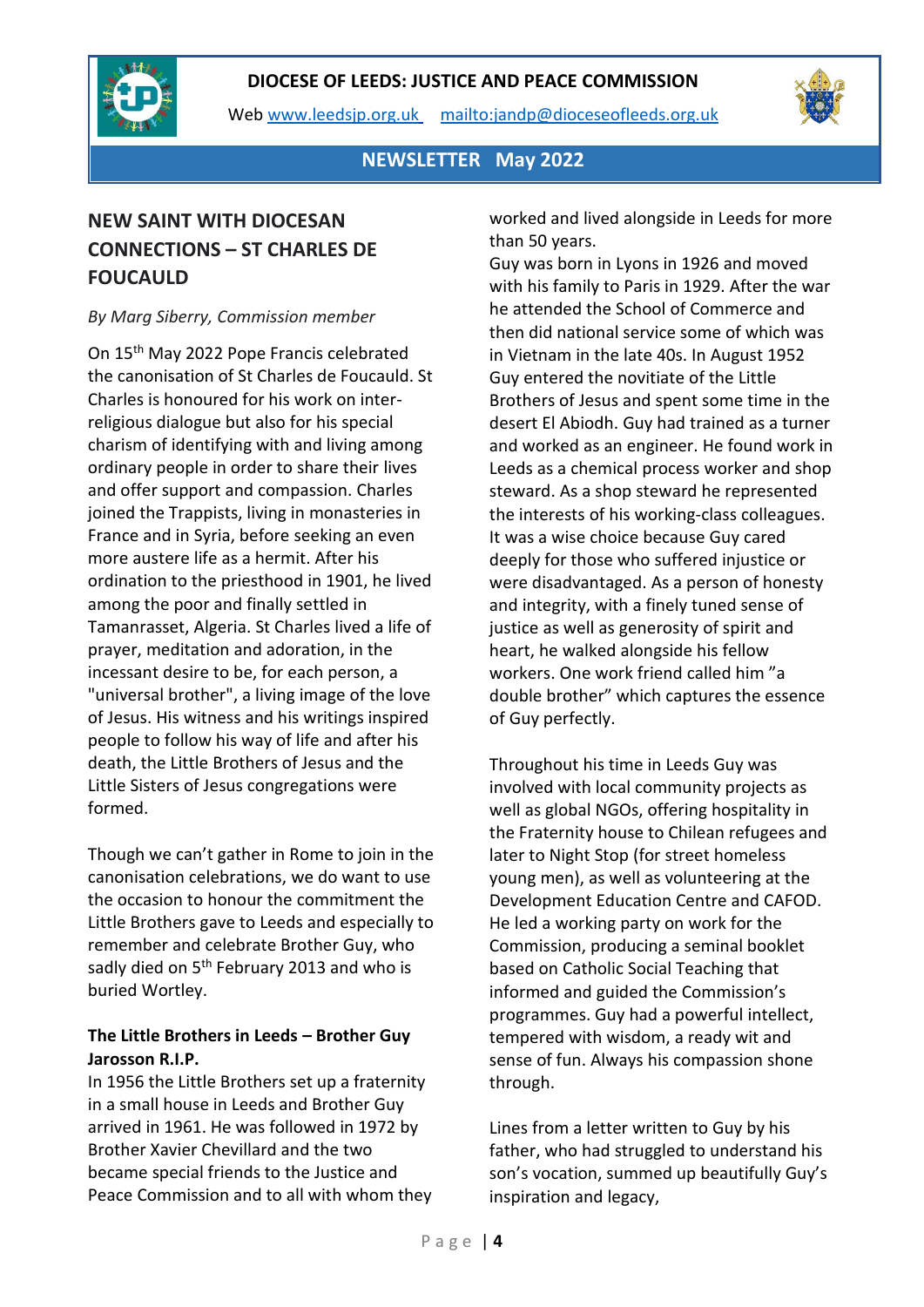

Web [www.leedsjp.org.uk](http://www.leedsjp.org.uk/) <mailto:jandp@dioceseofleeds.org.uk>



# **NEWSLETTER May 2022**

Writing to his son after he after a visit to the Fraternity, Guy's father wrote,

*"just by your presence, without saying a word, simply by identifying with the way of life of all these workers, by the way in which you welcome them, you can create this link between them and Christ… I have finally understood in a tangible, glaring way, the importance of your vocation."* So many of us here in Leeds were blessed by that gift.

Thank you Guy and thank-you Xavier!

# **Zoom meeting with Br Xavier Tue 24 May @ 7:30pm**



If you think there isn't much about Xavier in the article above that is because there is the opportunity to join him in a Zoom conversation with Commission members John Battle and Marg Siberry.

The week after the canonisation of Charles de Foucauld seemed like an ideal time to explore both the spirituality of this new saint and remember the mission of the Little Brothers in the Leeds Diocese.

Sign up via Eventbrite. Just follow this link:

[https://www.eventbrite.co.uk/e/ch](https://www.eventbrite.co.uk/e/charles-de-foucauld-the-leeds-diocese-tickets-332683093087) [arles-de-foucauld-the-leeds](https://www.eventbrite.co.uk/e/charles-de-foucauld-the-leeds-diocese-tickets-332683093087)[diocese-tickets-332683093087](https://www.eventbrite.co.uk/e/charles-de-foucauld-the-leeds-diocese-tickets-332683093087)

# **SPARK Social Justice WELCOMES NEW PROJECT MANAGER**

#### *By Katherine Hogg, SPARK Project Manager*

Hello, I am Katherine and I am the new SPARK project manager. I'm originally from St Albans in Hertfordshire and came to Leeds to do an MA in Theology and Development at the University before getting a job with Christian Aid and working towards a PhD.



I've worked for Christian Aid for 13 years in the Leeds Office as a Regional and Project Coordinator. I was made redundant in 2020 and since then have been self-employed and initially took on a project for Green Christian. I wrote a small group discussion resource for churches called 'Plenty!' as part of the Joy in Enough programme. [Joy in Enough](https://joyinenough.org/) – [Awakening to a new economics.](https://joyinenough.org/) I am still involved on the Enabling Group for the project.

I also work with Leeds Church Institute on Schools of Sanctuary [Schools of Sanctuary |](https://schools.cityofsanctuary.org/)  [Building a culture of hospitality for people](https://schools.cityofsanctuary.org/)  [seeking sanctuary \(cityofsanctuary.org\)](https://schools.cityofsanctuary.org/) This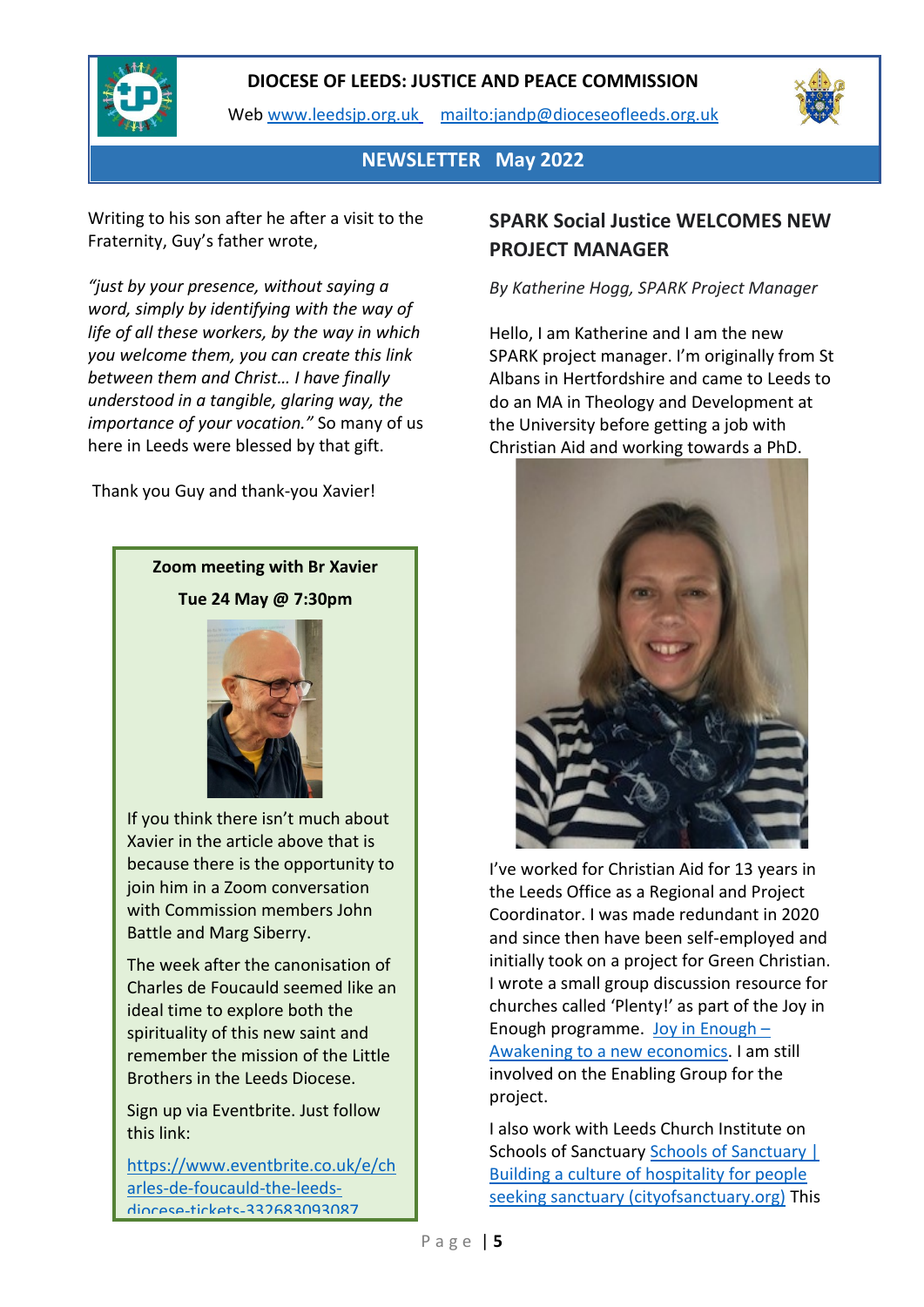

Web [www.leedsjp.org.uk](http://www.leedsjp.org.uk/) <mailto:jandp@dioceseofleeds.org.uk>



# **NEWSLETTER May 2022**

is a nationwide initiative, part of the Sanctuary movement ensuring that refugees and asylum seekers are made welcome in school and that the whole school community learns about sanctuary issues. Given that the Justice and Peace commission is concerned about climate and refugees, I hope there will be some overlap between these organisations and I am sure I will be able to draw on the work I've done for both so far. Prior to working for Christian Aid, I taught English as a Foreign Language in London and one of my first jobs was working for the Christian youth organisation, Urban Saints where I eventually organised their overseas programme for young people called CRUSOE. This followed travelling to Kenya with Urban Saints as a young person and living in Nairobi for a year in a slum and working with children who used to live on the streets.

I now live in leafy Meanwood which is a world away from the slums of Nairobi but I'm still in touch with the people I met there and am well aware of the inequalities in the world and in UK and Leeds and it is a privilege to work with today's young Catholics as they seek to speak and act with SPARK.

I am an active person and enjoy starting my days outdoors in the morning light. I decided to start my own fitness business called Meanwood Valley Fitness which is on Facebook. I moved outside in the pandemic and as someone who enjoys outdoor exercise anyhow, it has proved to be perfect! I also enjoy cycling and leading rides in the Dales with Valley Striders Cycle Club for whom I also run a stretching class on Monday nights. I attend All Hallows Anglican church in Hyde Park where I am involved with leading worship.

I've started on the SPARK project by making contact with various key people who have been involved in the past or are central to



the project now. Additionally, I've been reading various documents and looking over websites from the Catholic

community. This is one area I will need people's help with as I build up my knowledge of Catholicism. I look forward to working with young people again as it's been a while since I worked with Urban Saints and my own faith has broadened and changed since then.

In time I'll be recruiting 'animators' for SPARK - young people in the 18-30 age group who are keen to receive leadership training and show an interest in social justice issues. My first two challenges are likely to be recruiting animators and recruiting those who can share social justice issues through the creative arts. We've got off to a good start with setting **October 8 as the date for an initial gathering**. This will take place at Wheeler Hall. Who can you tell about this? 3

#### **Skillsbuilding for Social Justice Activism**

#### **08 October 2022 @ Wheeler Hall**

#### **10:00 – 4pm**

Aged 18-30 and want to gain better skills to campaign about the issues you care about?? (Skills that will also look good on your CV!) More information coming soon.

#### Interested? Then email:

[Sparks.jandp@dioceseofleeds.org.uk](mailto:Sparks.jandp@dioceseofleeds.org.uk)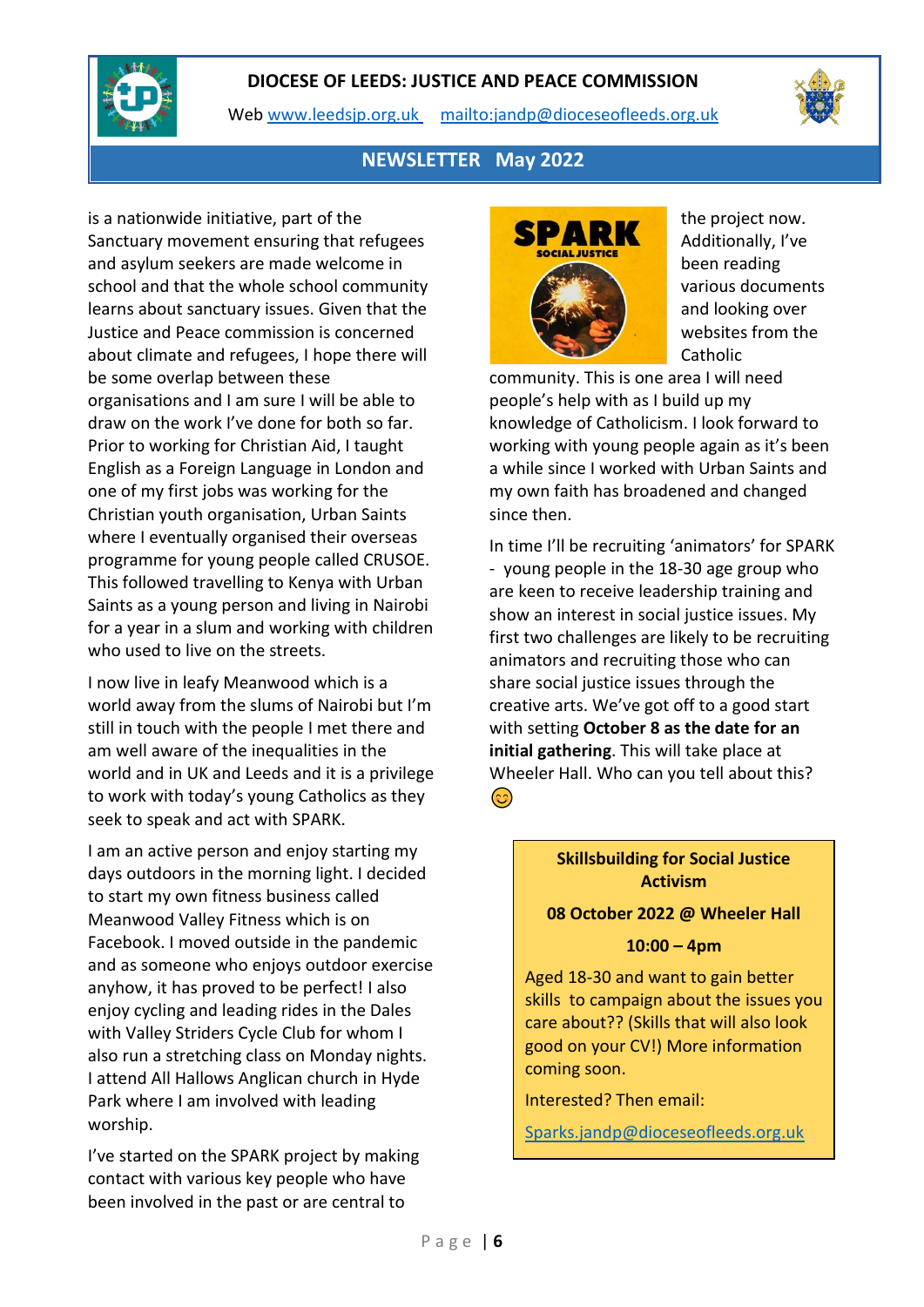

Web [www.leedsjp.org.uk](http://www.leedsjp.org.uk/) <mailto:jandp@dioceseofleeds.org.uk>



**NEWSLETTER May 2022**

# **WHAT CAN WE DO ABOUT PALESTINE?**

*By Joe Burns, Peace & Nonviolence Action Group*

At the Leeds Palestinian Film Festival in 2021 the Commission sponsored a film showing of 'Objector'

(View the trailer:

[https://www.youtube.com/watch?v=68LEEt](https://www.youtube.com/watch?v=68LEEtO9k5k) [O9k5k.](https://www.youtube.com/watch?v=68LEEtO9k5k)

This was a film about a young Israeli woman who decided that she could not, in all conscience, undertake her mandatory military service in the Israeli armed forces. This was because of the injustice in the way that Palestinians are treated by the state of Israel. In the post-film discussion, someone asked a question about what actions we could take in the UK. The film provided a much greater understanding of the structural injustices that the Palestinian people must live with.

But... what can we do in Yorkshire, thousands of miles away and with, seemingly, no way of influencing the situation in another country?

This is the basis for an event we are organising jointly with Pax Christi in the Leeds Diocese and with the Leeds Palestinian Film Festival Committee. We will explore various types of action that people have already taken (such as vigils, boycotts, challenges to academic freedom and the campaign against Elbit Systems). There will also be the opportunity to further question our panellists.

As Christians, should we be involved in international politics? The answer is 'yes': it is a Gospel imperative to speak Truth to power. Where most of us give up, is in working out what our part might be – as we seem so powerless in affecting such situations. We need to understand how our actions might form part of something larger. We also need to work out what we are capable of doing at a personal level.

Come along to find out more and – afterwards – do more!



# **What can We do about Palestine?**

# **Friday 17 June 6:30pm – 8:30pm**

# **Wheeler Hall**

Doors will be open at 6pm and refreshments will be available and there will be the opportunity to purchase Palestinian goods.

**Reserve a place by registering on our Eventbrite page for this event:**

**[https://www.eventbrite.co.uk/e/what-can-we-do-about-palestine-tickets-](https://www.eventbrite.co.uk/e/what-can-we-do-about-palestine-tickets-337300824847)[337300824847](https://www.eventbrite.co.uk/e/what-can-we-do-about-palestine-tickets-337300824847)**